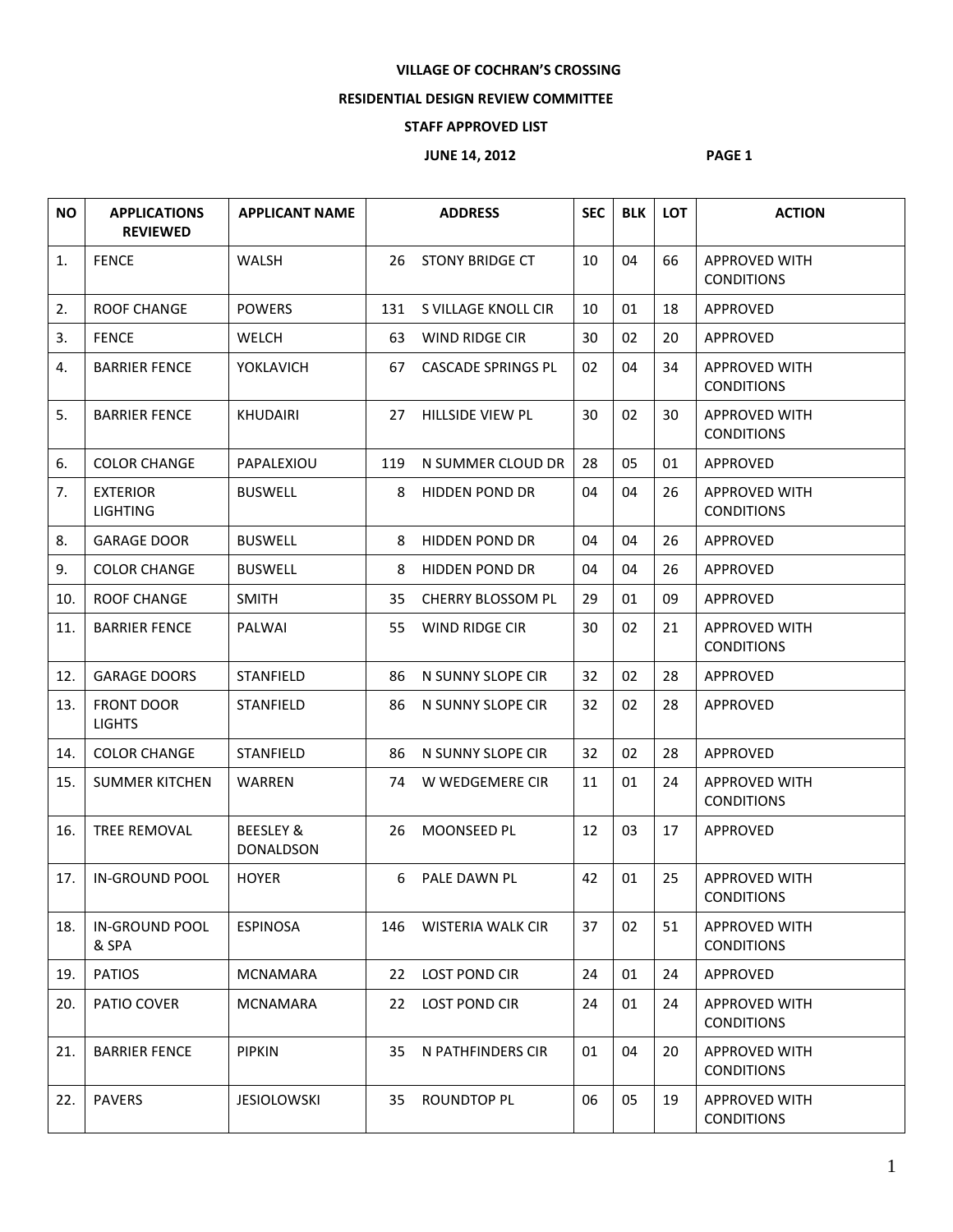| 23. | <b>BARRIER FENCE</b>       | POOLE            | 63  | N DRAGONWOOD PL                | 26 | 03 | 38 | <b>APPROVED WITH</b><br><b>CONDITIONS</b> |
|-----|----------------------------|------------------|-----|--------------------------------|----|----|----|-------------------------------------------|
| 24. | <b>ROOF CHANGE</b>         | <b>KEMBAIYAN</b> | 11  | <b>CHERRY BLOSSOM PL</b>       | 29 | 01 | 03 | APPROVED                                  |
| 25. | <b>FENCE</b>               | ORTIZ            | 19  | <b>FIDDLERS COVE PL</b>        | 06 | 03 | 63 | APPROVED                                  |
| 26. | <b>BARRIER FENCE</b>       | <b>KING</b>      | 10  | SILVERSTRAND PL                | 04 | 04 | 71 | <b>APPROVED WITH</b><br><b>CONDITIONS</b> |
| 27. | <b>GARAGE DOOR</b>         | OFFICEWALA/YING  | 11  | <b>MORNING ARBOR PL</b>        | 40 | 03 | 11 | APPROVED                                  |
| 28. | <b>COLOR CHANGE</b>        | OFFICEWALA/YING  | 11  | <b>MORNING ARBOR PL</b>        | 40 | 03 | 11 | APPROVED                                  |
| 29. | WINDOW<br>REPLACEMENT      | LANGFORD         | 3   | WINDMEADOW PL                  | 20 | 01 | 26 | APPROVED                                  |
| 30. | <b>ROOF CHANGE</b>         | MIRABELLA        | 130 | <b>TWILIGHT PL</b>             | 26 | 02 | 12 | APPROVED                                  |
| 31. | <b>COLOR CHANGE</b>        | MIRABELLA        | 130 | <b>TWILIGHT PL</b>             | 26 | 02 | 12 | APPROVED                                  |
| 32. | <b>MATERIAL CHANGE</b>     | MIRABELLA        | 130 | <b>TWILIGHT PL</b>             | 26 | 02 | 12 | APPROVED                                  |
| 33. | <b>COLOR CHANGE</b>        | <b>WOINSKY</b>   | 47  | <b>QUIET OAK CIR</b>           | 02 | 01 | 38 | APPROVED                                  |
| 34. | <b>BARRIER FENCE</b>       | <b>KELLEY</b>    | 31  | THUNDER HOLLOW PL              | 08 | 04 | 49 | <b>APPROVED WITH</b><br><b>CONDITIONS</b> |
| 35. | <b>BARRIER FENCE</b>       | <b>JENNINGS</b>  | 9   | <b>CASCADE SPRINGS PL</b>      | 02 | 03 | 27 | <b>APPROVED WITH</b><br><b>CONDITIONS</b> |
| 36. | <b>BARRIER FENCE</b>       | <b>KOVACS</b>    | 117 | N CONCORD FOREST<br><b>CIR</b> | 41 | 01 | 15 | <b>APPROVED WITH</b><br><b>CONDITIONS</b> |
| 37. | <b>WINDOWS &amp; DOOR</b>  | <b>HOFFMAN</b>   | 10  | <b>SKY TERRACE PL</b>          | 05 | 01 | 77 | APPROVED                                  |
| 38. | MATERIAL CHANGE            | <b>STEELE</b>    | 19  | <b>SKY TERRACE PL</b>          | 05 | 01 | 83 | APPROVED                                  |
| 39. | <b>COLOR CHANGE</b>        | <b>STEELE</b>    | 19  | <b>SKY TERRACE PL</b>          | 05 | 01 | 83 | APPROVED                                  |
| 40. | <b>FENCE</b>               | <b>BOWIN</b>     | 64  | S BONNEYMEAD CIR               | 13 | 01 | 20 | APPROVED                                  |
| 41. | <b>COLOR CHANGE</b>        | <b>KOKS</b>      | 15  | SAND PIPER PL                  | 03 | 02 | 46 | APPROVED                                  |
| 42. | <b>BARRIER FENCE</b>       | <b>BRUNS</b>     | 6   | ROSE PETAL PL                  | 20 | 01 | 24 | <b>APPROVED WITH</b><br><b>CONDITIONS</b> |
| 43. | <b>COLOR CHANGE</b>        | <b>POWERS</b>    | 131 | S VILLAGE KNOLL CIR            | 10 | 01 | 18 | APPROVED                                  |
| 44. | ROOF CHANGE                | <b>PROCTOR</b>   | 205 | W SHADOWPOINT CIR              | 08 | 04 | 01 | APPROVED                                  |
| 45. | <b>DOOR</b><br>REPLACEMENT | LYNSKEY          | 86  | N SUNNEY SLOPE CIR             | 32 | 02 | 28 | APPROVED                                  |
| 46. | <b>FENCE</b>               | <b>GERDING</b>   | 110 | E AMBERGLOW CIR                | 26 | 02 | 19 | <b>APPROVED WITH</b><br><b>CONDITIONS</b> |
| 47. | <b>BARRIER FENCE</b>       | <b>OWEN</b>      | 11  | SONG SPARROW PL                | 03 | 02 | 71 | <b>APPROVED WITH</b><br><b>CONDITIONS</b> |
| 48. | <b>FENCE</b>               | <b>TORRES</b>    | 9   | SONG SPARROW PL                | 03 | 02 | 72 | <b>APPROVED WITH</b><br><b>CONDITIONS</b> |
| 49. | <b>BARRIER FENCE</b>       | <b>ORTOLANO</b>  | 10  | LINNET CHASE PL                | 03 | 02 | 81 | <b>APPROVED WITH</b><br><b>CONDITIONS</b> |
| 50. | <b>FENCE</b>               | <b>KEENER</b>    | 12  | LINNET CHASE PL                | 03 | 02 | 82 | <b>APPROVED WITH</b><br><b>CONDITIONS</b> |
| 51. | <b>FENCE</b>               | <b>ROGERS</b>    | 14  | LINNET CHASE PL                | 03 | 02 | 83 | APPROVED WITH                             |
|     |                            |                  |     |                                |    |    |    |                                           |